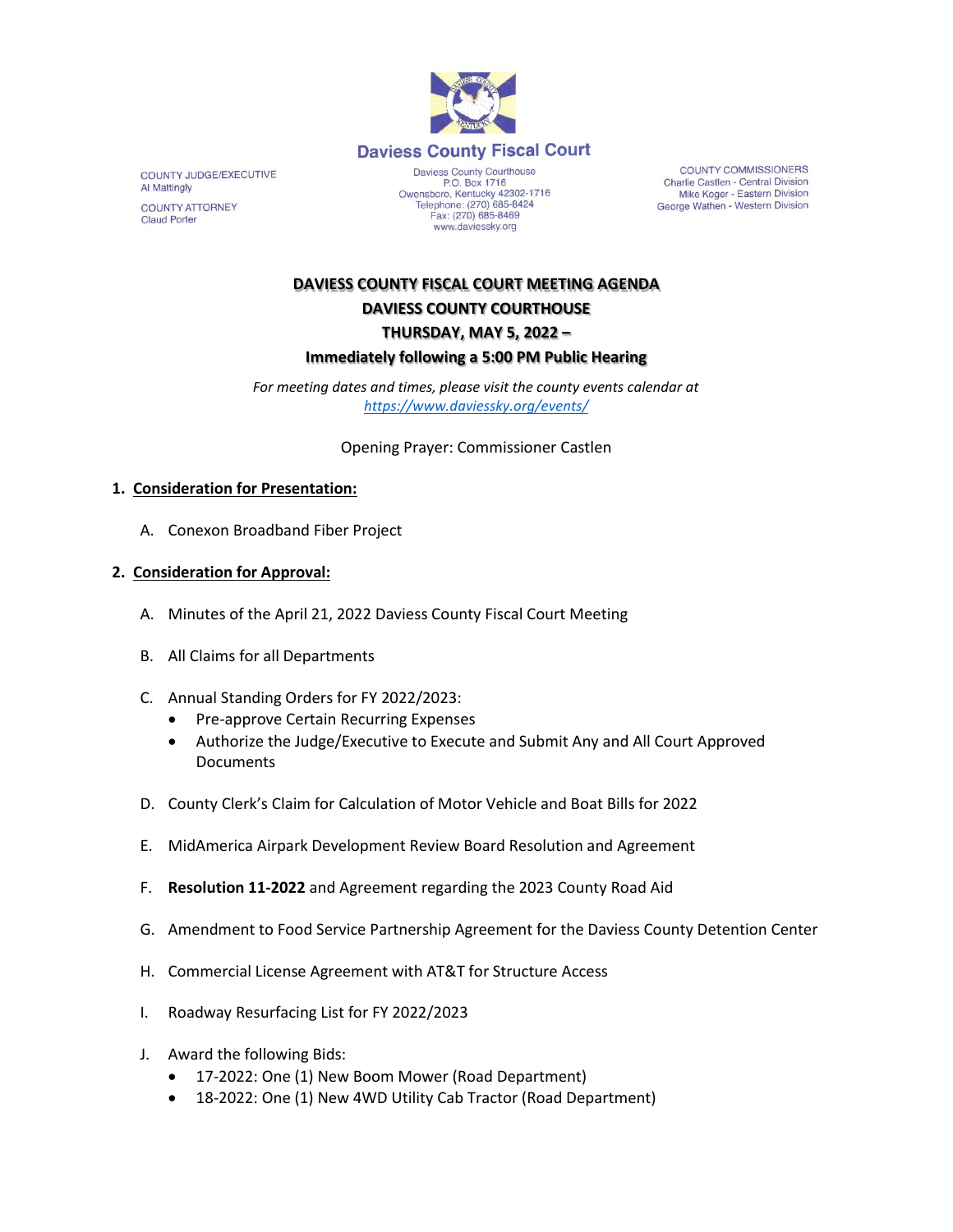- 31-2022: One (1) New Flatbed Equipment Trailer (Road Department)
- K. Hire Travis Bartley as Seasonal Park Attendant eff. upon successful completion of preemployment screening
- L. Hire Bryant Taylor as Utility Laborer eff. upon successful completion of pre-employment screening
- M. Promote Colton Lanham to Public Works Senior Heavy Equipment Operation eff. 5/6/2022

### **3. Consideration for Discussion:**

- A. **First Reading of KOC A.102 (2022) 07-2022** Fiscal Year 2023 Annual Budget
- B. Other business to be brought before the Daviess County Fiscal Court
- C. Public Comments
- D. Comments by Daviess County Fiscal Court

## **4. Adjournment**